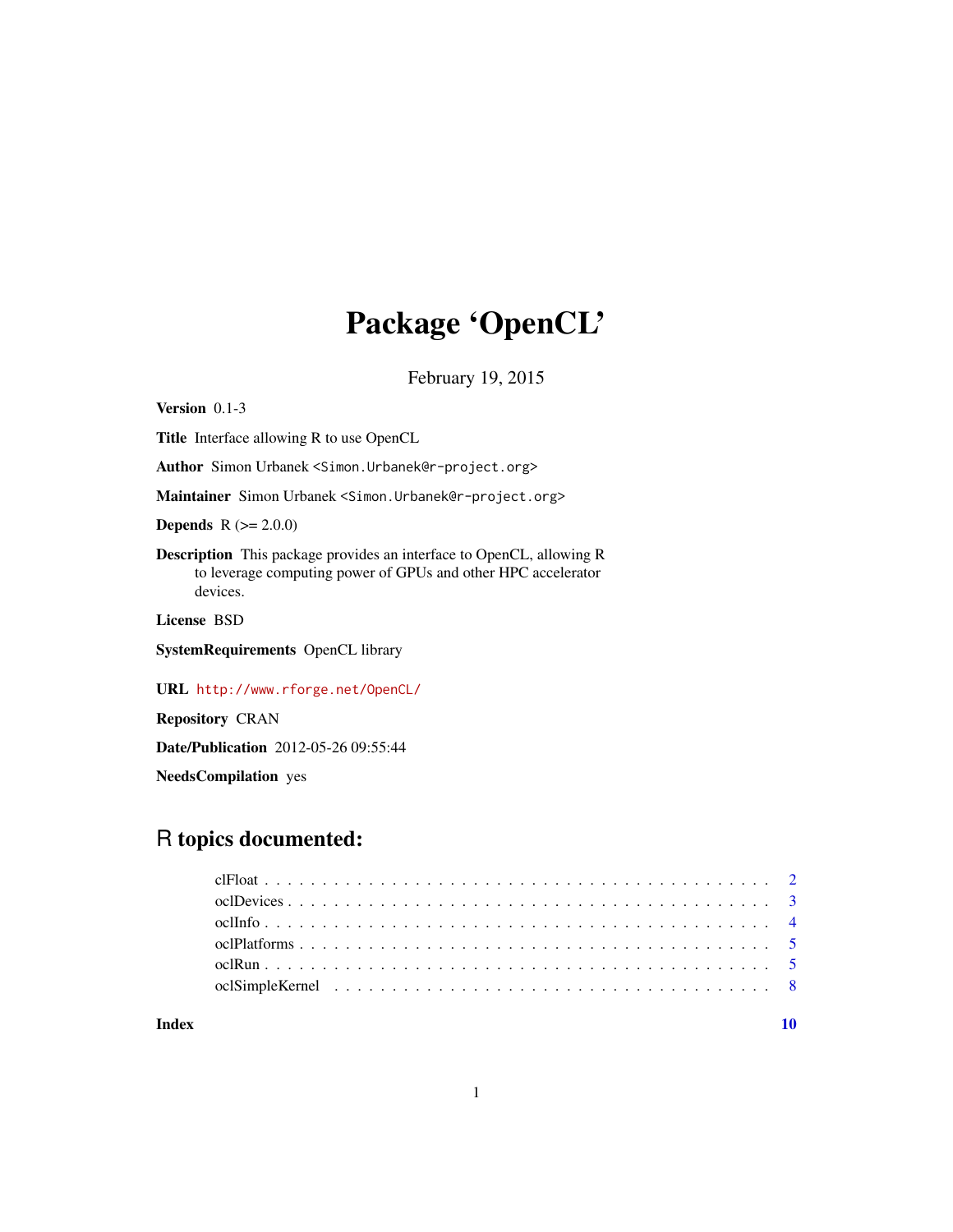<span id="page-1-1"></span><span id="page-1-0"></span>clFloat *clFloat represents a single-precision vector that can be used with OpenCL.*

#### Description

clFloat is a constructor of a single-precision vector - an object of the class "clFloat".

The purpose of this type is to serve as a pass-though for OpenCL calls that involve single precision vectors such that they do not need to be converted to/from double precision and thus incurring the corresponding penalty. This type is not designed to be a full numeric vector replacement and thus opeartion such as arithmetics are intentionally not implemented.

The current internal representation is a raw vector of the machine-specific representation of the C float type but this may change in the future so no code should rely on it. It also implies that serialization is only compatible for machines of the same endianness.

as.clFloat coerces objects into single-precision vectors essentially by calling clFloat(as.numeric(x)).

is.clFloat returns TRUE the x is an object of the class clFloat

Some most basic methods such as length or print are implemented as well as basic coersion methods.

#### Usage

```
clFloat(x)
as.clFloat(x)
is.clFloat(x)
## S3 method for class 'clFloat'
as.double(x, ...)## S3 method for class 'clFloat'
as.integer(x, ...)
## S3 method for class 'clFloat'
as.character(x, ...)
## S3 method for class 'clFloat'
print(x, \ldots)## S3 method for class 'clFloat'
length(x)## S3 replacement method for class 'clFloat'
length(x) <- value
## S3 method for class 'clFloat'
x[...]
## S3 replacement method for class 'clFloat'
x[\ldots] <- value
```
# **Arguments**

| $\boldsymbol{\mathsf{x}}$ | object                                 |
|---------------------------|----------------------------------------|
| $\cdot$ $\cdot$ $\cdot$   | arguments passed to subsequent methods |
| value                     | new length or values                   |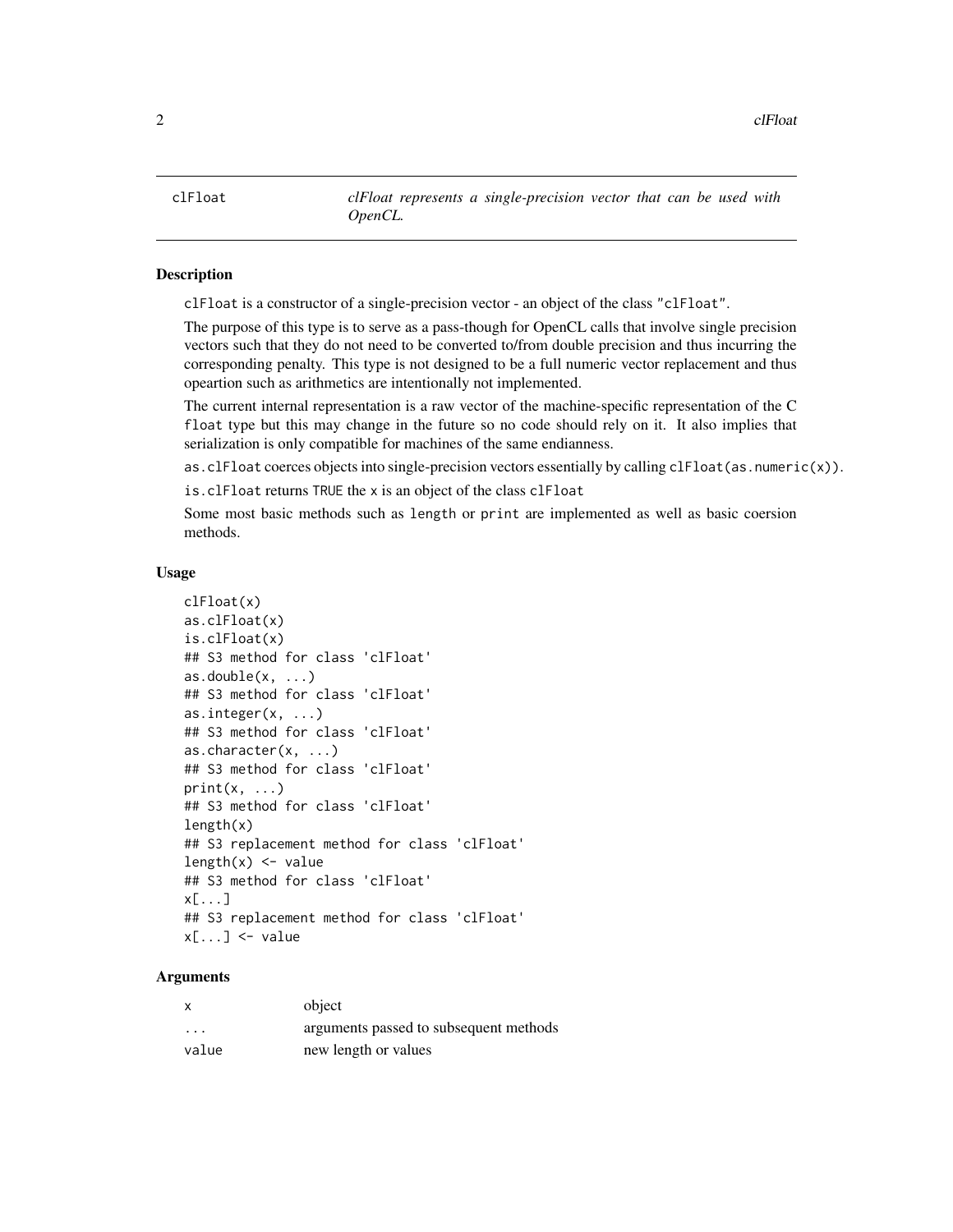#### <span id="page-2-0"></span>oclDevices 3

# Author(s)

Simon Urbanek

# See Also

[oclRun](#page-4-1)

#### Examples

```
x <- clFloat(1:10/2)
print(x)
length(x)
as.double(x)
as.character(x)
as.integer(x)
is.clFloat(x)
identical(x, as.clFloat(as.numeric(x)))
x[1:5]
x[1] < -0## clFloat is the return type of oclRun(..., native.result=TRUE)
## for single-precision kernels. It can also be used instead of
## numeric vectors in such kernels to avoid conversions.
## See oclRun() examples.
```
<span id="page-2-1"></span>oclDevices *Get a list of OpenCL devices.*

# Description

oclDevices retrieves a list of OpenCL devices for the given platform.

### Usage

```
oclDevices(platform = oclPlatforms()[[1]], type = "default")
```
#### Arguments

| platform | OpenCL platform (see oclPlatforms)                                           |
|----------|------------------------------------------------------------------------------|
| type     | Desired device type, character vector of length one. Valid values are "cpu", |
|          | "gpu", "accelerator", "all", "default". Partial matches are allowed.         |

# Value

List of devices. May be empty.

### Author(s)

Simon Urbanek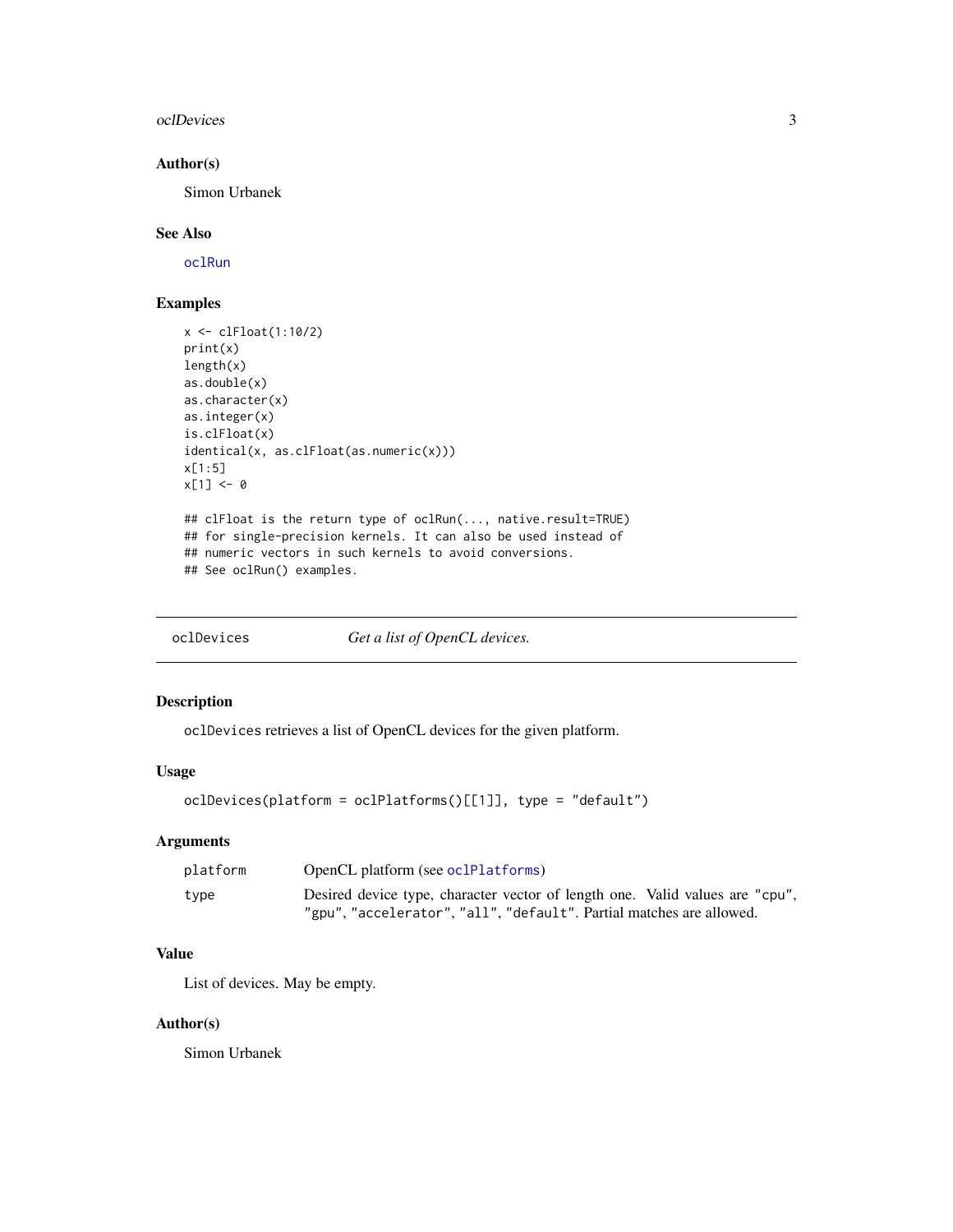4 oclinfo and the contract of the contract of the contract of the contract of the contract of the contract of the contract of the contract of the contract of the contract of the contract of the contract of the contract of

#### See Also

[oclPlatforms](#page-4-2)

#### Examples

```
p <- oclPlatforms()
if (length(p)) print(oclDevices, "all")
```
oclInfo *Retrieve information about an OpenCL object.*

#### Description

Some OpenCL obejcts have information tokens associated with them. For example the device obejct has a name, vendor, list of extensions etc. oclInfo returns a list of such properties for the given object.

#### Usage

```
oclInfo(item)
## S3 method for class 'clDeviceID'
oclInfo(item)
## S3 method for class 'clPlatformID'
oclInfo(item)
## S3 method for class 'list'
oclInfo(item)
```
#### Arguments

item object to retrieve information properties from

#### Value

List of properties. The properties vary by object type. Some common properties are "name", "vendor", "version", "profile" and "exts".

# Author(s)

Simon Urbanek

### Examples

```
p <- oclPlatforms()
if (length(p)) {
  print(oclInfo(p[[1]]))
  d <- oclDevices(p[[1]])
  if (length(d)) print(oclInfo(d))
}
```
<span id="page-3-0"></span>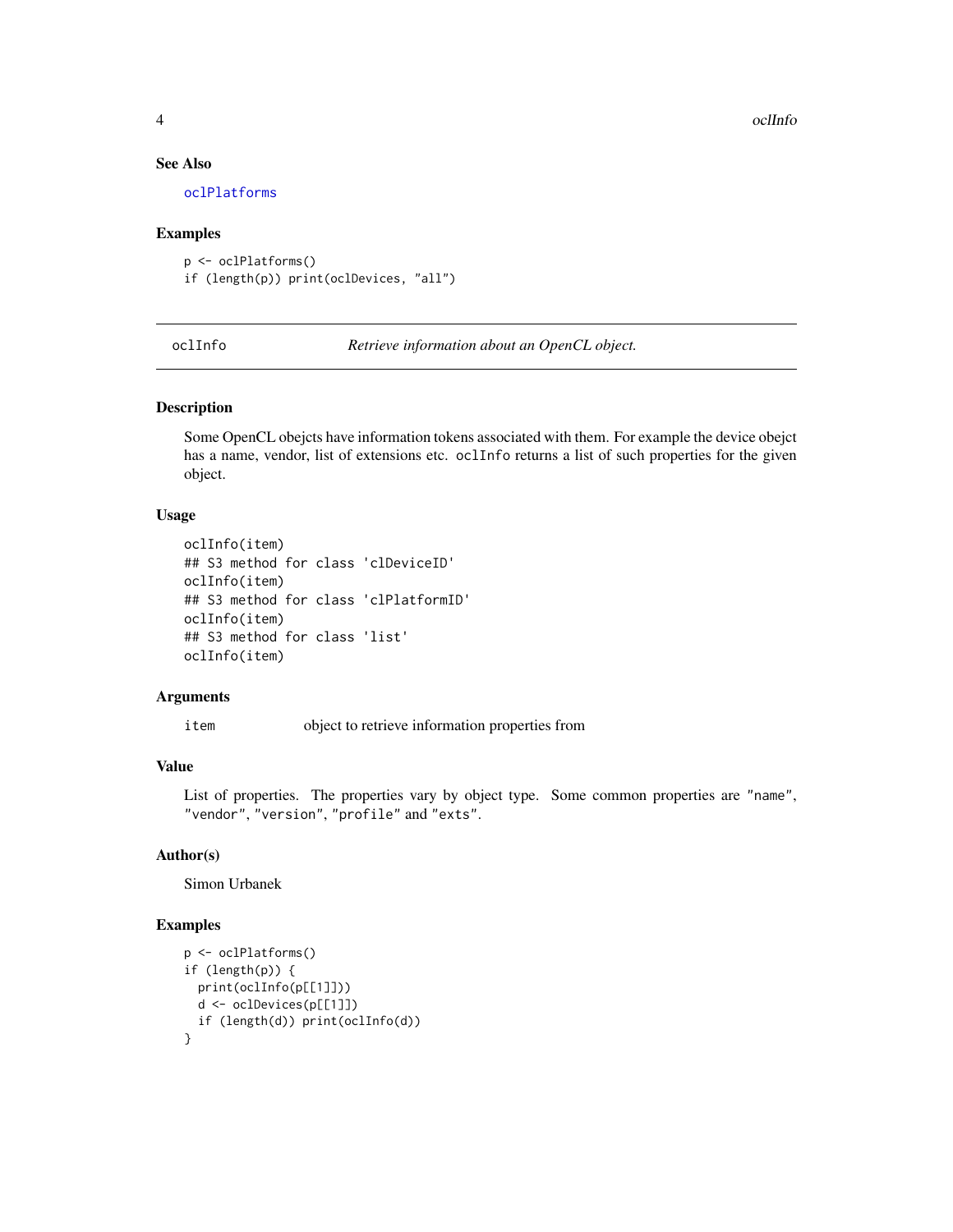<span id="page-4-2"></span><span id="page-4-0"></span>

#### Description

oclPlatforms retrieves all available OpenCL platforms.

#### Usage

oclPlatforms()

# Value

List of available OpenCL platforms.

#### Author(s)

Simon Urbanek

### See Also

[oclDevices](#page-2-1)

# Examples

print(oclPlatforms())

<span id="page-4-1"></span>oclRun *Run a kernel using OpenCL.*

# Description

oclRun is used to execute code that has been compiled for OpenCL.

oclResult collects results from an asynchronous oclRun call.

# Usage

```
oclRun(kernel, size, ..., native.result = FALSE, wait = TRUE, dim = size)
oclResult(context, wait = TRUE)
```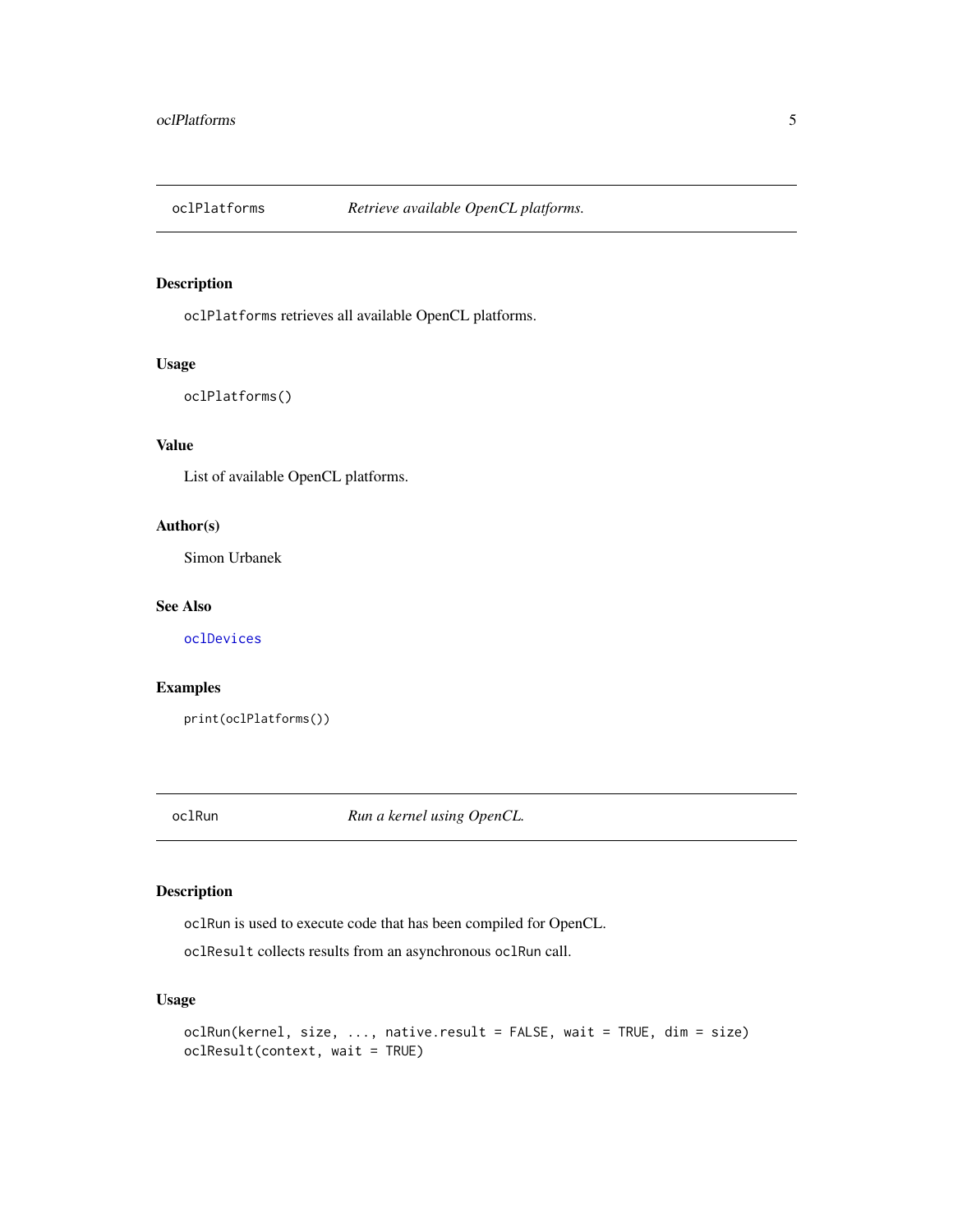#### <span id="page-5-0"></span>**Arguments**

| kernel        | kernel object as obtained from oclSimpleKernel                                                                                                                                                                                                                                                                                                                                                                                                                             |
|---------------|----------------------------------------------------------------------------------------------------------------------------------------------------------------------------------------------------------------------------------------------------------------------------------------------------------------------------------------------------------------------------------------------------------------------------------------------------------------------------|
| size          | length of the output vector                                                                                                                                                                                                                                                                                                                                                                                                                                                |
| $\ddots$      | additional arguments passed to the kernel                                                                                                                                                                                                                                                                                                                                                                                                                                  |
| native.result | logical scalar, if TRUE then the result from a single-precision kernel is not con-<br>verted to double-precision but returned as a clear object.                                                                                                                                                                                                                                                                                                                           |
| wait          | logical scalar, if TRUE then oclRun waits for the operation to finish and returs<br>the result. Otherwise the kernel is only enqueued, so it will be run in parallel to<br>R and have to be collected later with oclessult.                                                                                                                                                                                                                                                |
| dim           | numeric vector describing the global work dimensions, i.e., the index range that<br>the kernel will be run on. The kernel can use get_global_id(n) to obtain the<br>$(n + 1)$ -th dimension index and get_global_size(n) to get the dimension.<br>OpenCL standard supports only up to three dimensions, you can use use index<br>vectors as arguments if more dimensions are required. Note that dim is not<br>necessarily the dimension of the result although it can be. |
| context       | context object that was returned by $ocllrun(, wait = FALSE) call.$                                                                                                                                                                                                                                                                                                                                                                                                        |

# Details

oclRun pushes kernel arguments, executes the kernel and retrieves the result. The kernel is expected to have either  $\text{\_global double} * \text{or } \text{\_global float} * \text{type (write-only) as the first argument}$ which will be used for the result and const int second argument denoting the result length. All other arguments are assumed to be read-only and will be filled accoding to the ... values. Scalar values (vectors of length one) are passed as constants, vectors are passed as global objects. Only numeric (int\*, double\*), [clFloat](#page-1-1) (float\*) and logical (int\*) vectors are supported as kernel arguments. Numeric (double-precision) vectors are converted to single-precision automatically when using single-precision kernel. The caller is responsible for matching the argument types according to the kernel in a way similar to [.C](#page-0-0) and [.Call](#page-0-0).

oclResult retrieves the result of a previous operation that was enqueued using oclRun( $\dots$ , wait = FALSE). If oclResult( $\ldots$ , wait = FALSE) is used then NULL is returned in case the result is not ready yet. Note that results can be collected only once and the context object becomes invalid after a successful call to oclResult since all associated OpenCL objects are released.

#### Value

oclRun: for wait = TRUE is the result of the operation, a numeric vector of the length size. Otherwise oclRun returns a call context object that can be used by oclResult to retrieve the result. oclResult: Result of the previously started operation or NULL if wait=FALSE and the operation has not completed yet.

#### Author(s)

Simon Urbanek

#### See Also

[oclSimpleKernel](#page-7-1), [clFloat](#page-1-1)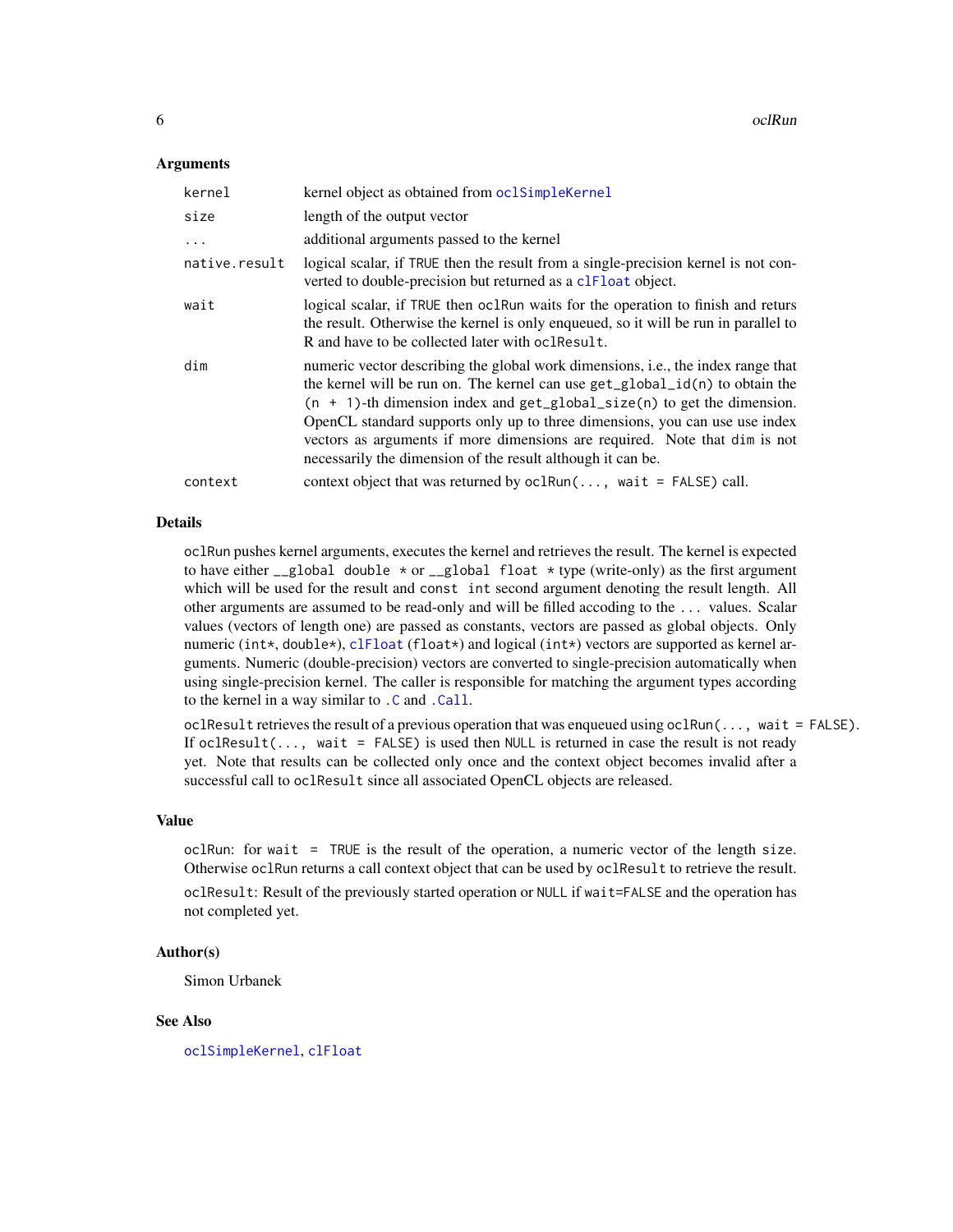#### $ocll$ Run  $\frac{1}{2}$

#### Examples

```
library(OpenCL)
p = oclPlatforms()
d = oc1Devices(p[[1]])
code = c("__kernel void dnorm(
  __global float* output,
 const unsigned int count,
  __global float* input,
 const float mu, const float sigma)
{
  int i = get_global_id(0);if(i < count)output[i] = exp(-0.5f \times ((input[i] - mu) / sigma) \times ((input[i] - mu) / sigma))/ (sigma * sqrt( 2 * 3.14159265358979323846264338327950288 ) );
};")
k.dnorm <- oclSimpleKernel(d[[1]], "dnorm", code, "single")
f \leftarrow function(x, mu=0, sigma=1, ...)oclRun(k.dnorm, length(x), x, mu, sigma, ...)
## expect differences since the above uses single-precision but
## it should be close enough
f(1:10/2) - \text{dnorm}(1:10/2)## this is optional - use floats instead of regular numeric vectors
x < -c1Float(1:10/2)f(x, native.result=TRUE)
## does the device support double-precision?
if (any(grepl("cl_khr_fp64", oclInfo(d[[1]])$exts))) {
code = c("#pragma OPENCL EXTENSION cl_khr_fp64 : enable
__kernel void dnorm(
  __global double* output,
 const unsigned int count,
  __global double* input,
 const double mu, const double sigma)
{
  int i = get_global_id(0);if(i < count)output[i] = exp(-0.5f \times ((input[i] - mu) / sigma) \times ((input[i] - mu) / sigma))/ (sigma * sqrt( 2 * 3.14159265358979323846264338327950288 ) );
};")
k.dnorm <- oclSimpleKernel(d[[1]], "dnorm", code, "double")
f \leftarrow function(x, mu=0, sigma=1)oclRun(k.dnorm, length(x), x, mu, sigma)
## probably not identical, but close...
f(1:10/2) - \text{dnorm}(1:10/2)} else cat("\nSorry, your device doesn't support double-precision\n")
## Note that in practice you can use precision="best" in the first
```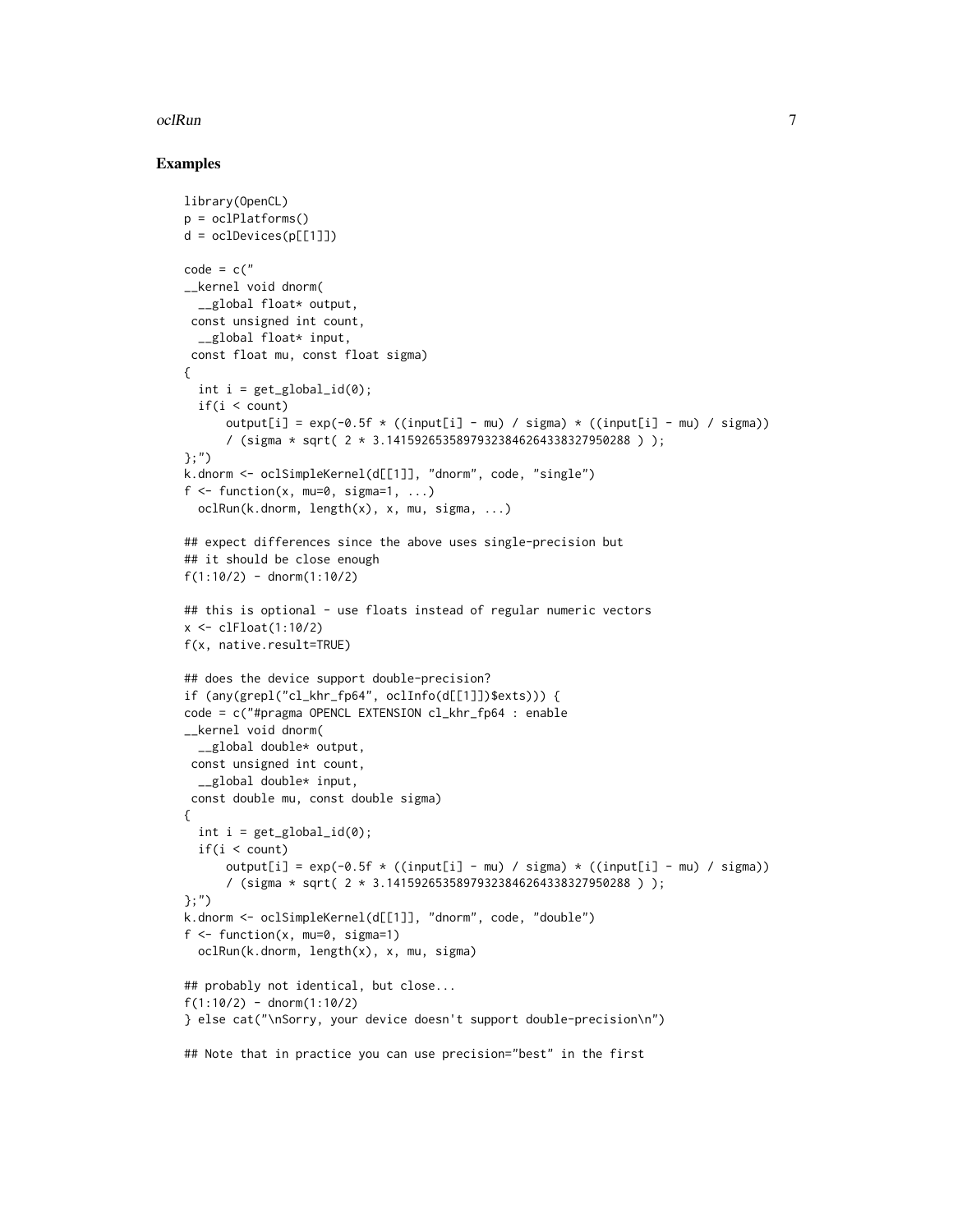```
## example which will pick "double" on devices that support it and
## "single" elsewhere
```
<span id="page-7-1"></span>oclSimpleKernel *Create and compile OpenCL kernel code.*

#### Description

oclSimpleKernel creates a kernel object by compiling the supplied code. The kernel can them be used in [oclRun](#page-4-1).

#### Usage

```
oclSimpleKernel(device, name, code, precision = c("single", "double", "best"))
```
#### Arguments

| device    | Device (element of the list returned by oclDevices()) to compile the kernel on.                                                                                                                                                                                                                                                                                                                                                                                                                                                                                                                                 |
|-----------|-----------------------------------------------------------------------------------------------------------------------------------------------------------------------------------------------------------------------------------------------------------------------------------------------------------------------------------------------------------------------------------------------------------------------------------------------------------------------------------------------------------------------------------------------------------------------------------------------------------------|
| name      | Name of the kernel function - must match the name used in the supplied code.                                                                                                                                                                                                                                                                                                                                                                                                                                                                                                                                    |
| code      | character vector containg the code. The code will be concatenated (as-is, no<br>newlines are added!) by the engine.                                                                                                                                                                                                                                                                                                                                                                                                                                                                                             |
| precision | precision of all floating-point arguments in the kernel. Note that R uses only<br>double-precision floating point representation, so single-precision computation<br>requires temporary conversion of all input and output values and thus has signif-<br>icant overhead. However, not all devices support double-precision computation.<br>If "best" is used then the kernel code is expected to use single-precision but it<br>will be automatically augmented to double-precision (by replacing words "float"<br>with "double" in the code and adding the cl_khr_fp64 pragma) if supported by<br>the device. |

#### Details

oclSimpleKernel creates a new OpenCL context, then creates and builds the program specified by code and finally creates a kernel from the program.

The kernel built by this function is simple in that it can have exactly one vector output and arbitrarily many inputs. The first argument of the kernel must be  $\angle$ global double\* for the output and the second argument must be const int for the length of the output vector. All additional arguments are optional. See [oclRun](#page-4-1) for an example of a simple kernel.

Note that building a kernel can take substantial amount of time (depending on the OpenCL implementation) so it is generally a good idea to compile a kernel once and re-use it many times.

### Value

Kernel object that can be used by [oclRun](#page-4-1).

<span id="page-7-0"></span>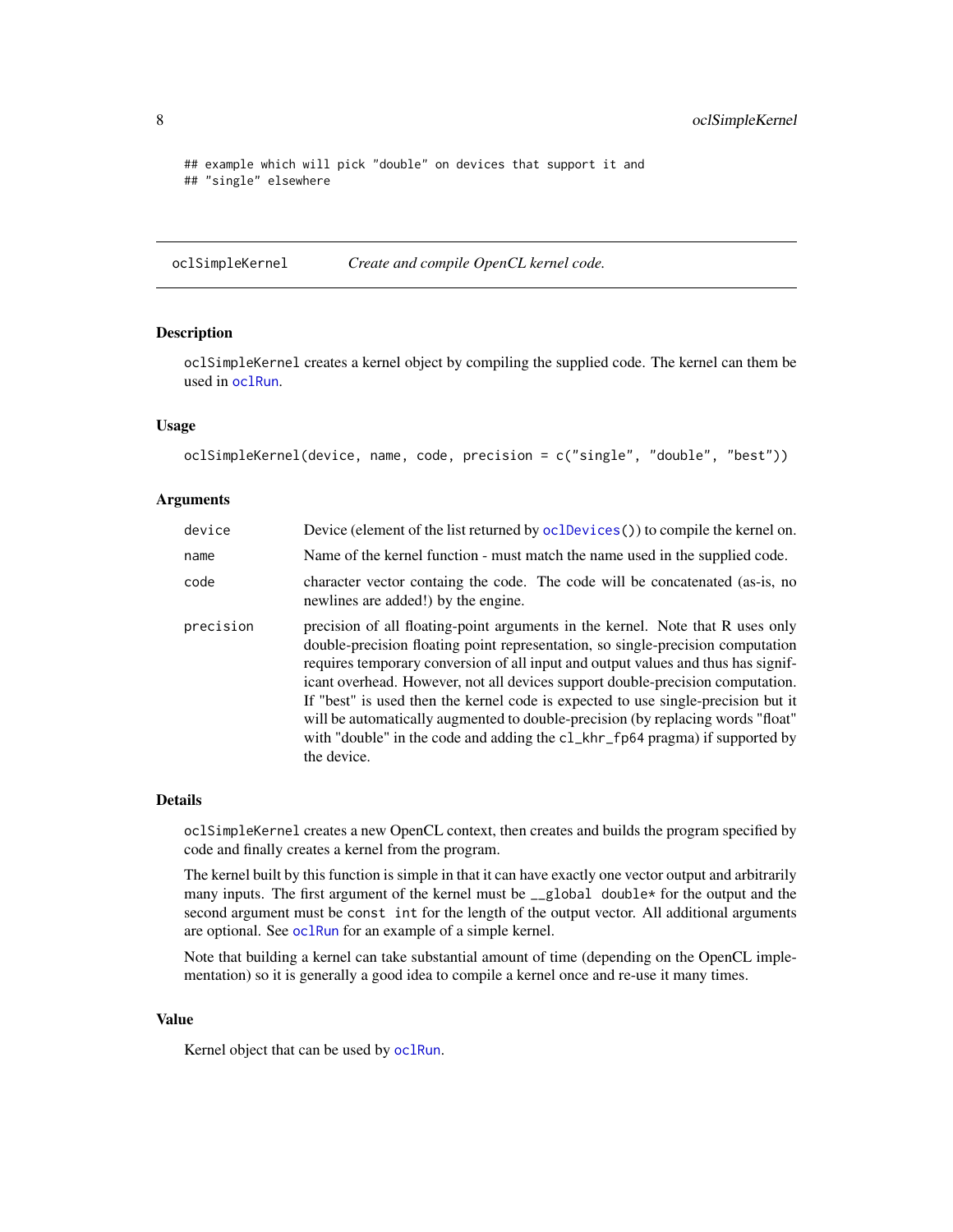# <span id="page-8-0"></span>oclSimpleKernel

# Author(s)

Simon Urbanek

# See Also

[oclDevices](#page-2-1) , [oclRun](#page-4-1)